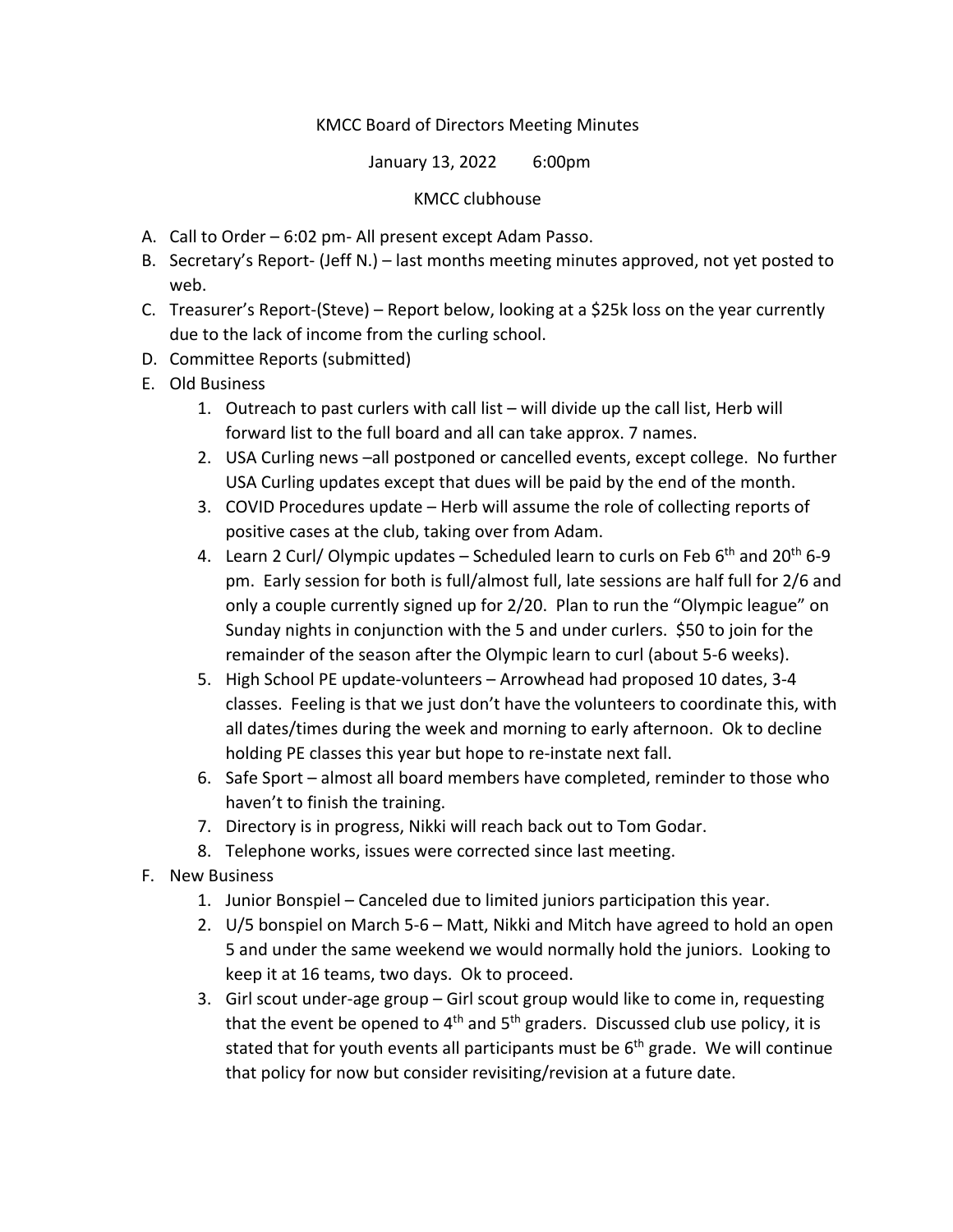- 4. Parking lot maintaince will look to get quotes in spring on crack sealing and sealcoating the parking lot.
- 5. Concrete ramp for main entrance think about as an option for the front, no need for discussion currently.
- 6. DirecTv package it was brought up that we no longer get Bally's Sport Wisconsin (formerly FoxSports Wisconsin) and Bucks games that are broadcast on that channel. Requesting that we should add the sport package for \$14/month to get this channel. Discussed there is limited time and games remaining for the season.
- 7. Next two board meetings will be 2/10 and 3/10 at 6 pm
- G. Adjourn Moved to adjourn, seconded and passed. Meeting adjourned at 7:25 pm.

Respectfully submitted,

Jeffrey Nelson

KMCC Secretary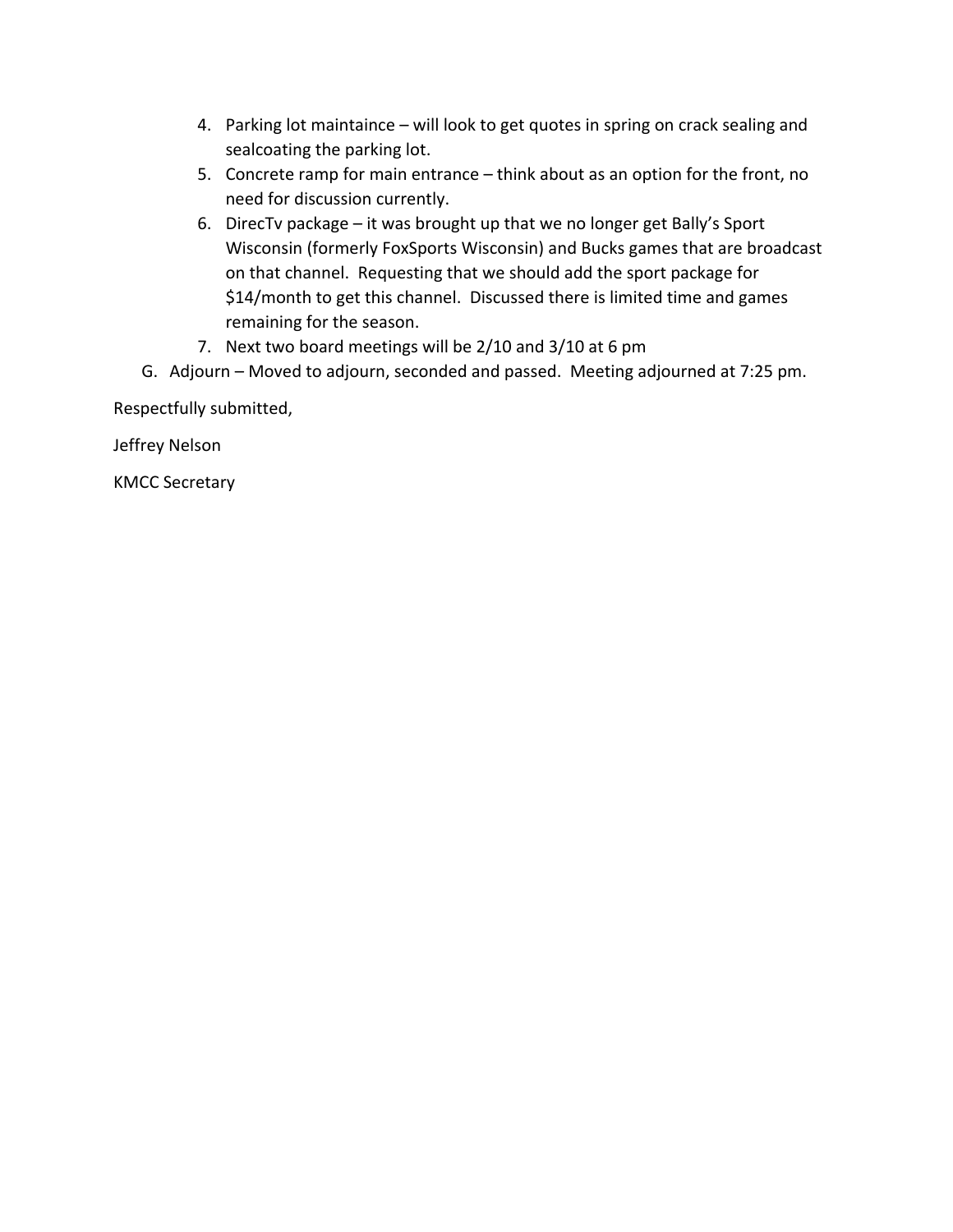## **Kettle Moraine Curling Club**

**Treasurer's Report**

**January 2022**

# **Income Statement YTD**

- Senior Membership Class is up YOY approximately 50%

- First Year Cdlass is down about \$10k vs. "normal year"
- Other Event Income is understated as reports are not yet finalized
- Missing Curling School revenue of approximately \$45k annualized

- Expenses: Repair & Maintenance, Beer & Soda, and Ice Expense are tracking below historically averages

Balance Sheet YTD

- Strong, no appreciable changes since last month **Projections** 

- As we cross the half-way point, if we assume normal profit for the remaining large Bonspiels, it is reasonable to assume a \$25k shortfall in annual cash revenue vs. annual expenses (excluding depreciation).

o We are not presently projecting any New Membership revenue in the second half, so anything in this regard would improve that number o The Curling School revenues of \$45k annually are the single largest contributor to the shortfall versus a historically "normal" year

- USA Curling Dues are due at month end, we will be using the web registrant list to submit dues payments on behalf of our membership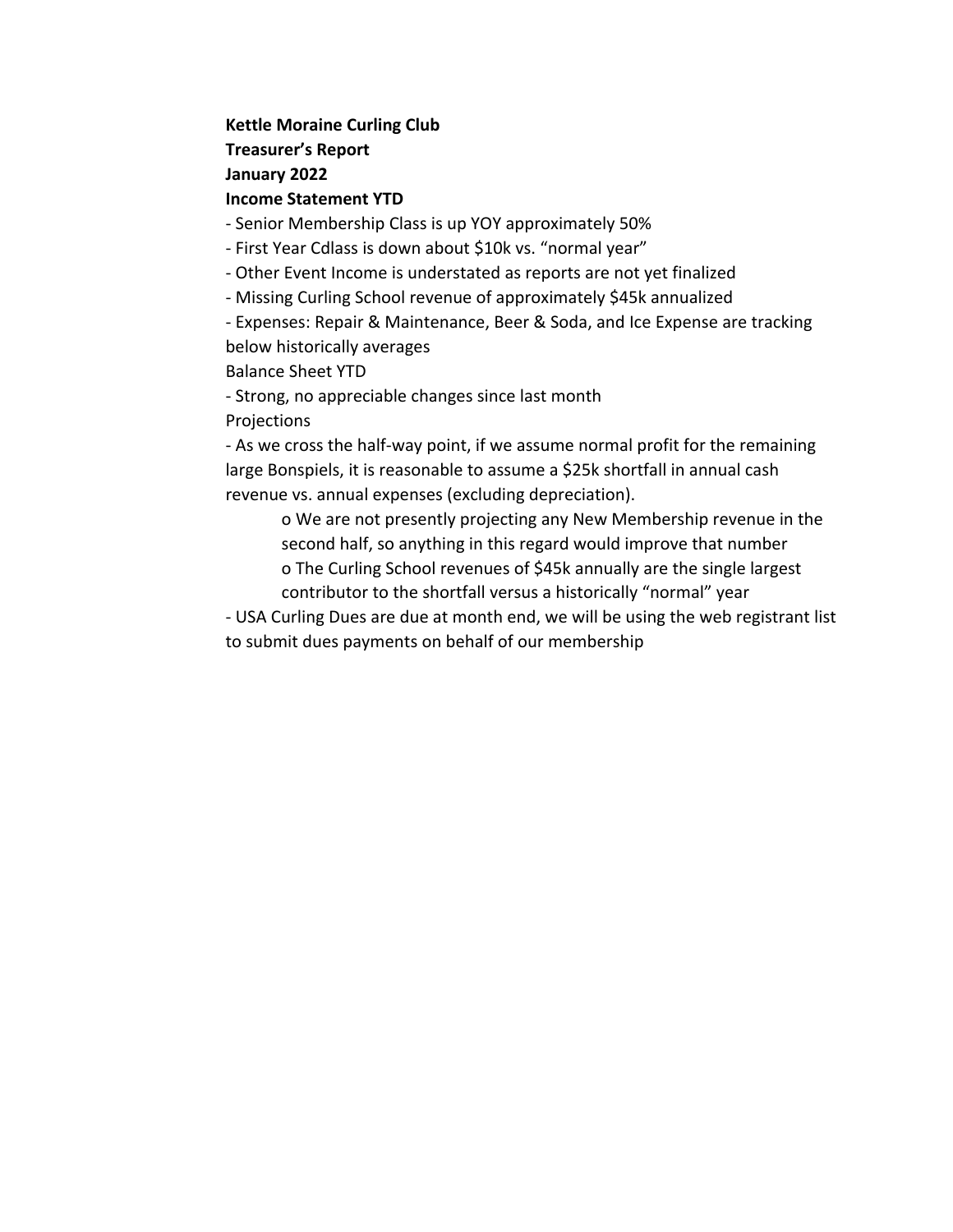## **Kettles January Report**

Christmas Raffle

Michelle Heinze, Candice Ekstrom, and Deb Duskey organized a very successful Christmas Raffle. Complete report is attached.

Raffle ticket sales \$2,006.00 Silent Auction Items \$1,740.00 Total Disbursements \$352.68

Total Income after disbursements \$3,393.32

WISCA lunch

Millie Buege is chairing the WISCA lunch again this year.

| 10/9/21 Millie Buege, Pat Van Till, Barbara Rampolla and Randi Feil | \$265.00 |
|---------------------------------------------------------------------|----------|
| 11/9/21 Pat Van Till, Flip Flemming, Barb Jermyn, Carol Stevenson,  |          |
| Ellen Dowd, and Millie Buege                                        | \$387.00 |
| 1/05/22 Stella Geason, Flip and Bob Flemming, Nikki Raine,          |          |
| Sue Hoffman, and Millie Buege                                       | \$279.00 |
| 3/05/22                                                             |          |

The Kettles have made a total of \$931 so far with one lunch remaining.

Submitted by Randi Feil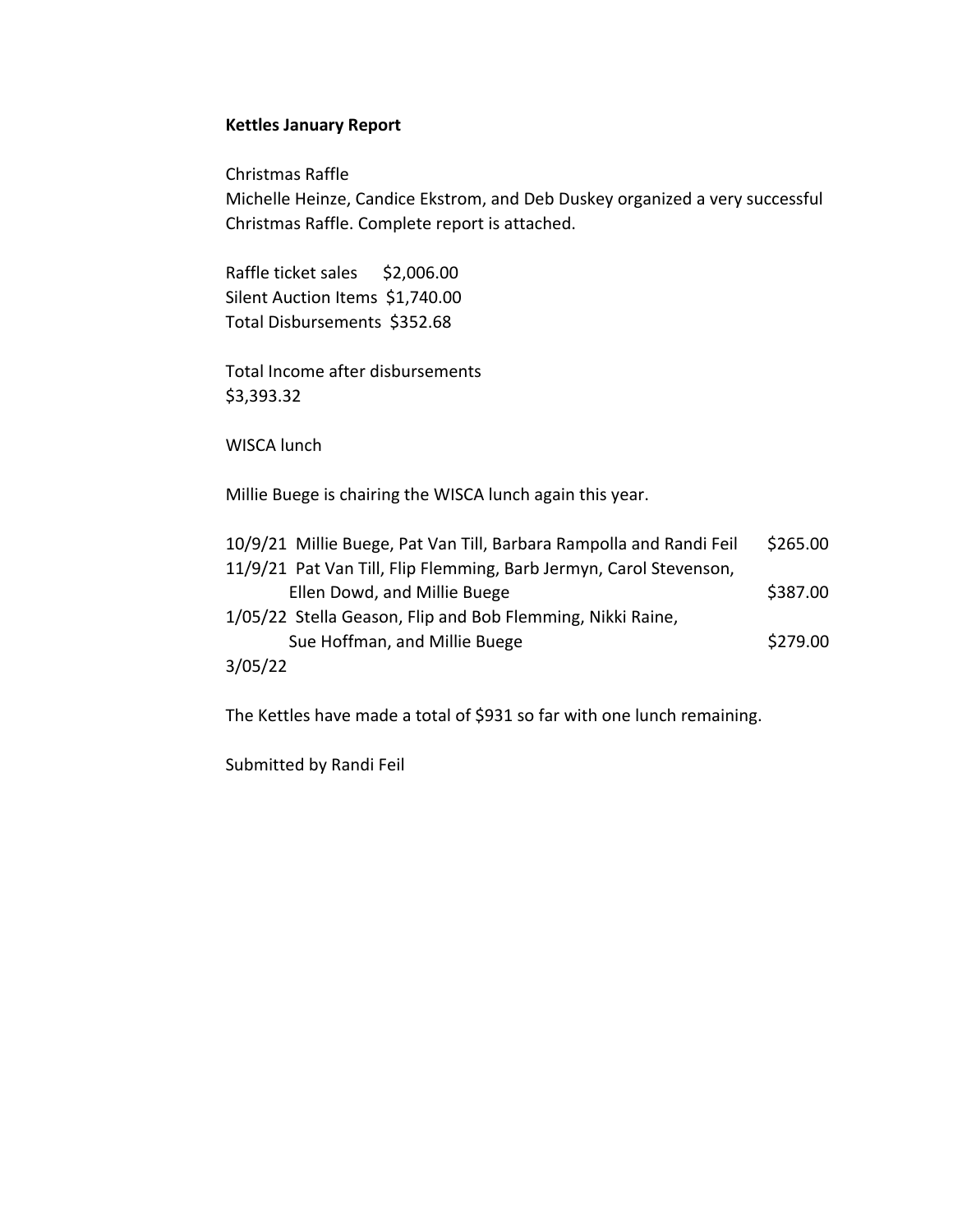#### **Club Promotions Report**

HS PE program-Kari Sagal from Arrowhead has been following up throughout the season about the HS PE classes-she has given me 10 class days (I have only agreed to 8: 4 in February and 4 in March). Times range from 7:30-2:30 and from 3-4 classes/day with roughly 30 students per class/session. Sign up sheets will be posted tonight  $(1/11)$ . The possible income from these 8 days would be roughly \$3900 so please promote volunteers to sign up!

Just today got another request for another class to come 4-5 times for a few hours late mornings/early afternoons…I think I'll have to say no-not confident we'll have volunteers.

2 outside family events on 12/26 were fantastic! Everyone had a great time with a few possibilities for membership maybe? I have followed up once with club rates for the second half and will reach out again when we have the Olympic league to finish out the season. Each group was kind of enough to give a 'donation' for the volunteers extra time-total profit was \$2045 (double check me Steve).

There is one more outside event on 1/29 and a possible one to be on 1/27 (waiting for final details). Both will be smaller groups, probably only needing 1 sheet of ice-2 at the most.

A Girl Scout troop would like to have an outside event but those participating would be less than 12 years old/younger than 6th grade-discuss at meeting? I can bring written request from member who is asking about this.

Juniors needs volunteers to help on the ice -Frauke, Jake, Jason, Herb and Karl have been doing great but they need more volunteers-even to help once is always appreciated. Please promote on other league nights and to other members-I'll be posting a sign up sheet.

Items were donated by the son of a previous member and will need to be gone through and added to the club history information.

Proposal for a small 5&U bonspiel in place of the juniors bon spiel March 5/6- will be discussed at the meeting. Will be run by myself, Matt Raine and Mitch Wilson.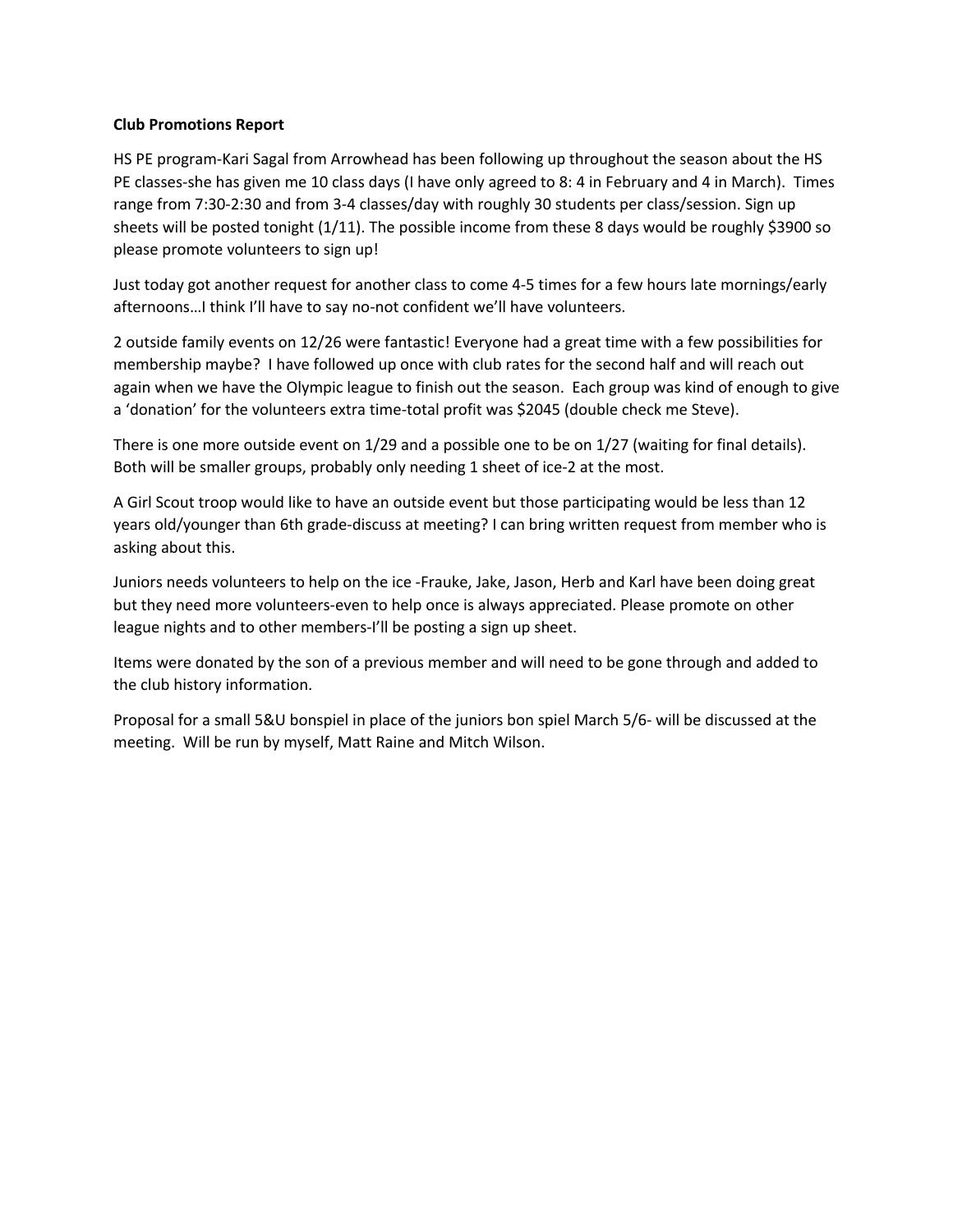## **Major Bonspiels Report 1/12/22**

January

Stick Spiel - John Geason/

## Jan 8th

Our Stick Bonspiel was held on Saturday Jan. 8th 2022. We had 13 of our KMCC members as teams and fill ins for several outside teams. We had 9 wheelchair participants. Cancellations came right up to Saturday morning as we were at 20 teams then with a final cancellation from one team which dropped us down to 18 teams. The rest of the day went off without a hitch except for the ice help (3 members from KMCC called in sick or no show) which were needed for the wheelchair teams.

A big Thank you to Heather Regan, Bryan Lindgren, Karl Jensen, Mike Bera and Tom Hoffman for help with the front desk and helping out with the ice and wheelchair curlers. The Kitchen ran extremely well thanks in regards to Stella Geason, John Vivian, Herb & Mary Rasmussen, Pat Van Till, Sue Hoffman and Ellen Dowd.

Herb Rasmussen and John Vivian saved us money with their thrifty savings of meat and other food on sale and at food warehouses.

Our total entry fees came up to \$1,350, we will be receiving more income from the food leftover which will be going into meals for some Biersach teams. Our total expense was \$246.02 meaning we should have approximately a profit of just over \$1100.

First Event Winners Dave Samsa/Brian Hess with RU Shawn Sadowski/Laura Dwyer. Some of the wheelchair curlers will be representing the US in the 2022 Paralympics.

## February

College Bonspiel - Tess Munich

Nothing has changed this month. Still have three maybe four entries. Students are just getting back to class, so hopefully we get more entries soon. The flyer will go out on the college curling Discord again this week. If College Nationals is cancelled (as it was in 2020 and 2021� ) the bonspiel will be cancelled. USA Curling has cancelled January events but no further. Due to the current unknown status of the bonspiel, no further plans have been made. I'm sick of COVID.

## Classic Bonspiel - Godars

The Classic Bonspiel is approximately four weeks out. We are soliciting volunteers and had some positive response, but we will need more for the Classic, itself. We now have 9 out of town teams signed up and are likely to have no more, in spite of multiple mailings and requests. Therefore, we anticipate filling with 7 Kettle Moraine teams: previous Classics winners, two teams from the ladder and two teams from the playoffs have been invited and have accepted, leaving us one or two teams short of a 16-team Bonspiel.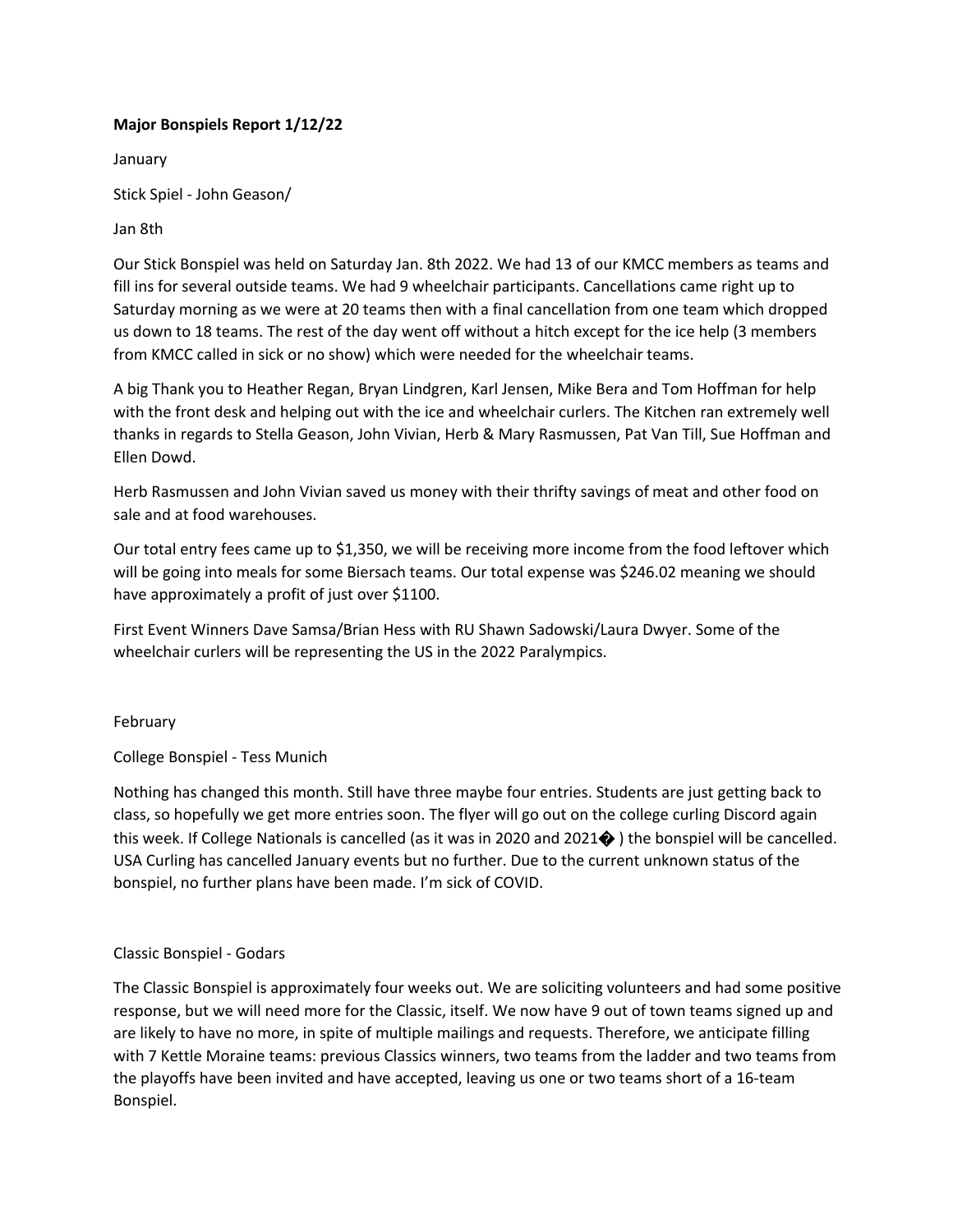Perhaps our biggest need is to have vice-chair or a robust committee to institutionalize the Bonspiel rather than to have new chairs with little experience take the helm. Nearly all of our senior members who curl mixed have had their turn as chair of the Classic, and appropriately feel no need to step up again. However, and it may be that some of those folks will have to step in and form a more or less permanent committee, so that new chairs would have easily identifiable support. We will work on this.

Mixed Bonspiel - Fralish & Gunderson(Passo's to help)

Bonspiel Updates for 1/13 Board Meeting:

1. Committee meeting at the club on 1/15

- Review assignments
- Finalize decorations
- Finalize meal plan
- Volunteer plan
- Review final COVID protocol from Board meeting

2. Entry form flyer sent to regional clubs on 12/18/22. I've had literally zero responses. Not sure if this worked well or not.

3. Bagpiper booked and confirmed good with COVID protocols, banquet wine purchased, and dinner coordinator identified (Phyllis Kirchner)

4. DJ booked and confirmed good with COVID protocols

- 5. Entry Update 11 total entries as of 1/12/21
	- Ladder teams established after some deferrals or declines
		- i. Michele Heinze KMCC

ii. Jeff Moylan – KMCC

- Playdown team established:
	- i. John Geason KMCC

6. Originally Jonn Geason and Jeff Moylan signed up to playdown. With Jeff taking the ladder spot, John automatically gets the playdown spot

• Outside Entries

i. 8 entries (1 still verbal)

ii. Zimmerman planning to submit entry – This would give

the bonspiel 12 teams.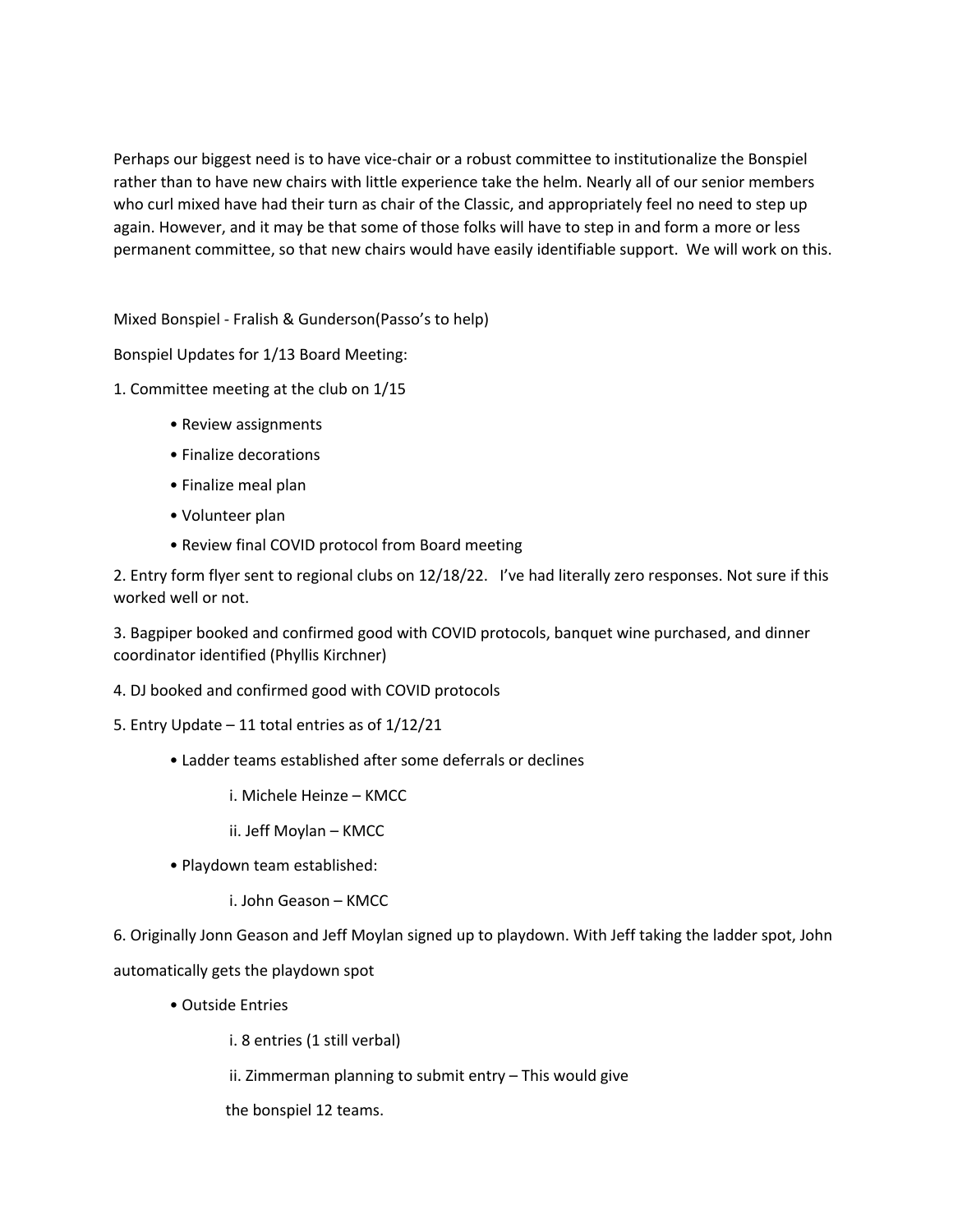#### 7. Next Steps:

- Spin up interest form Chicago and past participants. We should have
- more entries by now. I will work on this over the weekend.
- Finalize February schedules (i.e. grocery shopping, week of schedule, etc)
- Finalize grocery lists
- Pin engraving
- 2020 winner parking sign
- Verify ice crew

#### Jr Bonspiel –

With the lack of a good number of Jr's in the club this year I think we should consider hosting a 5 & under spiel in its place. If we do and it's Successful I think we could easily move the Jr's spiel to earlier in the year. Discussion??

#### March

Jr Bonspiel N/A this year, Possible weekend for a 5 & under Bonspiel. My thoughts are if we do a 5 & under this year and it's a success we keep this weekend in the future for a 5 & under and we move the Jr's back to early December. We would probably get move Jr teams to come since its before the playdown's. Could be a win win situation.

KMCC Mens Invitational - Heinze/Sharkus

The sign-up for playdown games was posted and playdown brackets are posted at the club and have begun playing down. There are 10 teams playing for two of the three KMCC spots. The third spot is taken by the last Biersach winner (Sharkus Rink).

- On Dec 16th the Men's committee met for the first time. Current members are Craig Heinze (chairman), Adam Passo (bar), Steve Everett (kitchen), Craig Sharkus (raffle), and Michele Heinze (raffle). The basic outline and plan was formulated.

- A letter was sent to all 2020 participants on Dec 18th asking about comfort level and preferences on the spiel. Results were simple: all teams replied they overwhelmingly want the spiel as a men's spiel (no covid restrictions, 8 ends, and 2 sweepers). Two teams expressed covid concerns (Canadian Team with border and quarantine) and a skip with health issues. Both were reassured their spot would be held if they decide not to attend.

- On Dec 30th invitations were sent to all 2020 teams. As of Jan 10th seven are paid and returned. One former participant has declined their invitation.